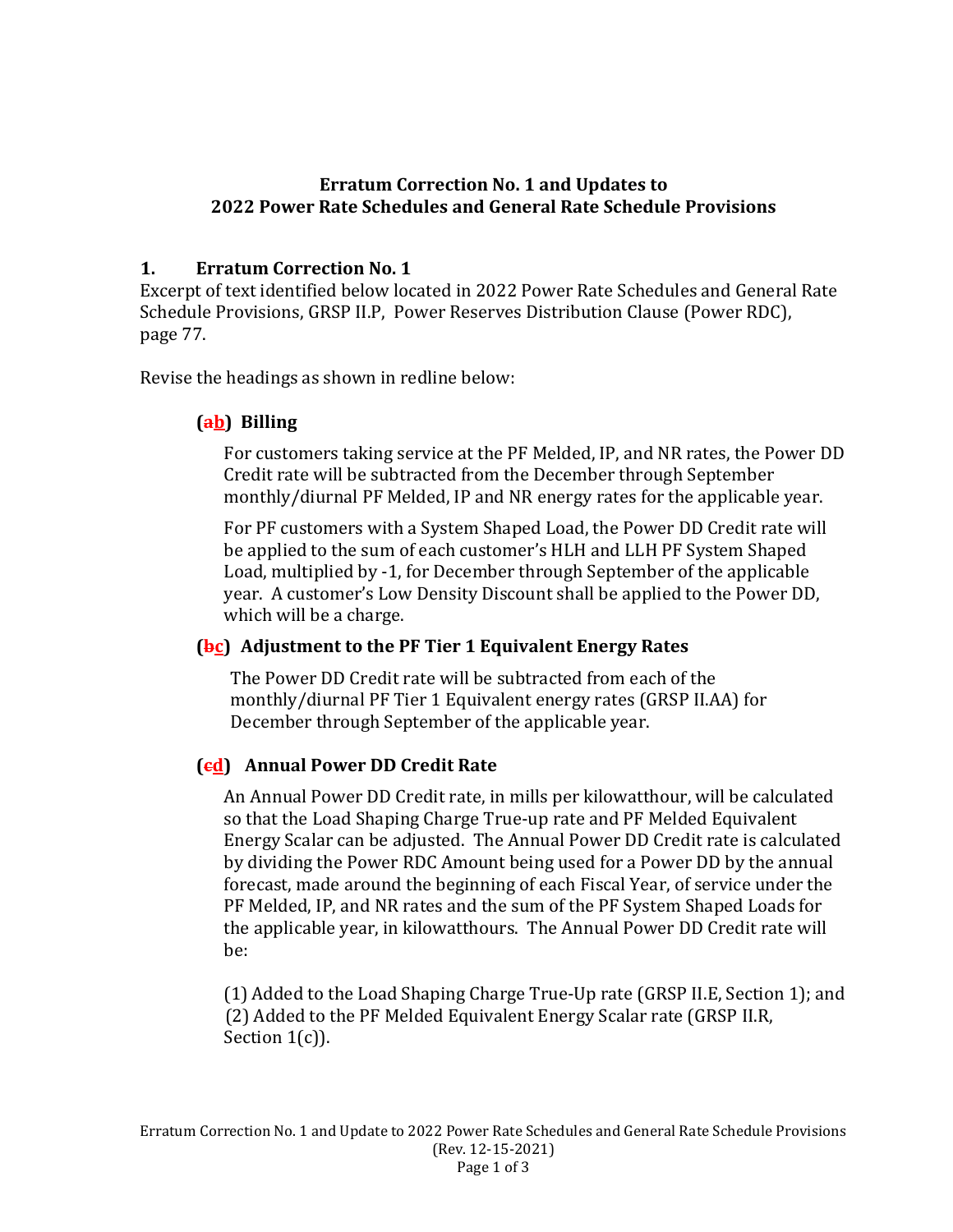#### **2. Update to Appendix A, Page A-1**

Insert the following text (shown in redline) after the first paragraph:

#### **1. Power Reserves Distribution Clause (Power RDC) for Fiscal Year 2022**

Based on the amount of financial reserves available for risk that were attributed to Power Services and BPA at the end of FY 2021, the Power RDC "triggered" resulting in a Power RDC Amount of \$13.7 million. The Administrator determined that the entire amount would be used to reduce rates through a Power Dividend Distribution (Power DD) which results in a credit that is applied to December 2021 through September 2022 customer bills.

| <b>Power DD Credit Rate</b>        | 0.38 mills/kWh for the months of<br>December 2021 – September 2022 |
|------------------------------------|--------------------------------------------------------------------|
| <b>Annual Power DD Credit Rate</b> | 0.31 mills/kWh                                                     |

#### **A. Power DD for Rate Schedules**

| <b>Rate Schedule/Service</b>                                                                                       | For December 2021 – September 2022 service, the<br>Power DD Credit rate of 0.38 mills/kWh will be applied<br>to the following billing determinants multiplied by -1: |
|--------------------------------------------------------------------------------------------------------------------|----------------------------------------------------------------------------------------------------------------------------------------------------------------------|
| PF (Section 2.1.4)<br><b>Load Following</b><br><b>Block</b><br><b>Block portion of</b><br>$\bullet$<br>Slice/Block | Sum of HLH and LLH PF System Shaped Load                                                                                                                             |
| <b>PF Melded Rate</b><br>(Section 3.1.1)                                                                           | Total hourly energy loads for each diurnal period                                                                                                                    |
| <b>NR</b> (Section 2.1.1.2)                                                                                        | Total of NR Hourly Loads for each diurnal period                                                                                                                     |
| <b>IP</b> (Section 2.1.1.3)                                                                                        | <b>Energy Entitlement</b>                                                                                                                                            |